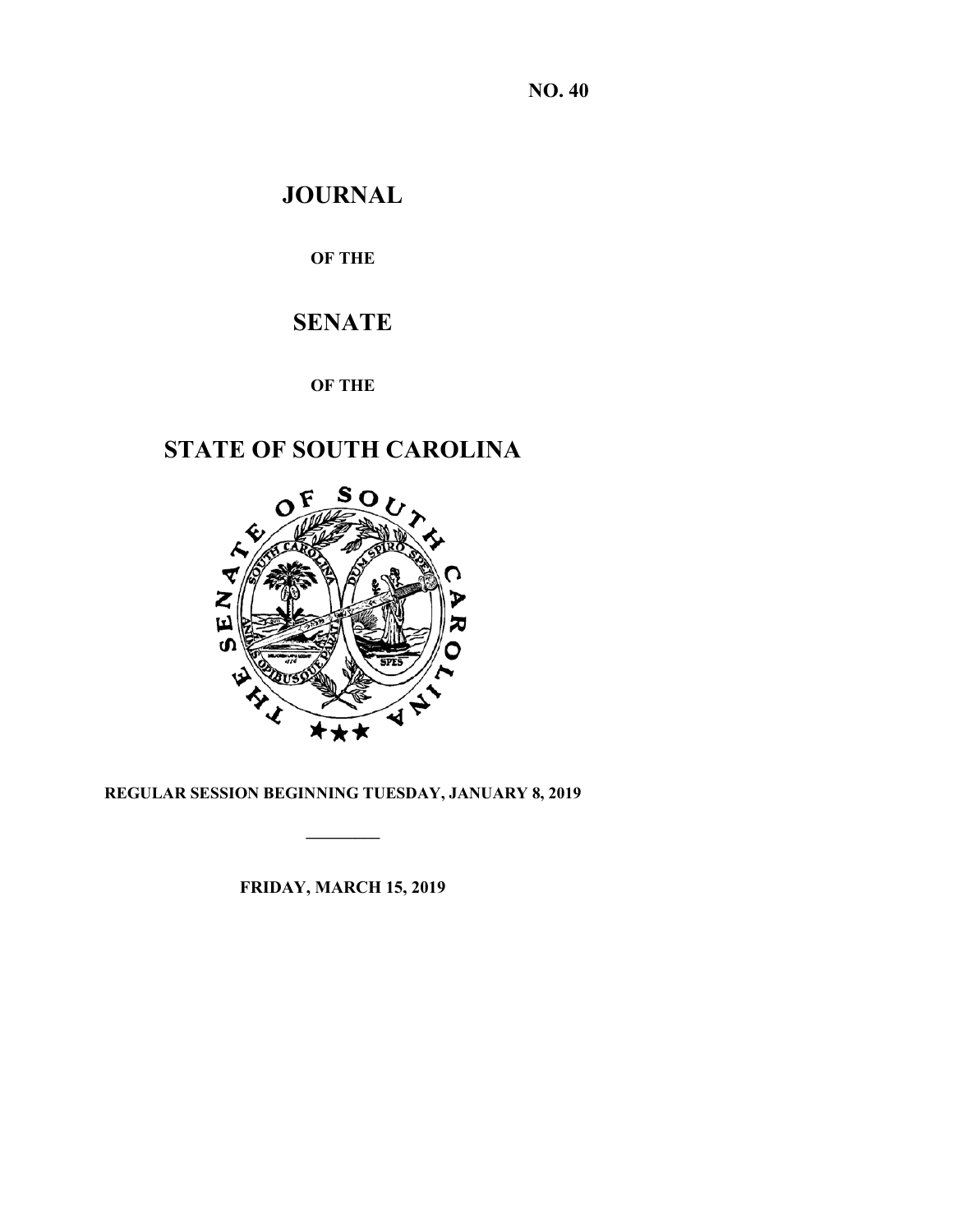# **Friday, March 15, 2019 (Local Session)**

Indicates Matter Stricken

Indicates New Matter

The Senate assembled at 11:00 A.M., the hour to which it stood adjourned, and was called to order by the ACTING PRESIDENT, Senator McELVEEN.

### **ADDENDUM TO THE JOURNAL**

The following remarks by Senator SCOTT were ordered printed in the Journal of February 28, 2019:

### **Remarks by Senator SCOTT**

This is the last day of the month and the last day of Black History Month for this year. Black History Month was created for the purpose of remembering and observing the contributions that African Americans have made to our society. Often times, we recognize those whose names were more prominent, but there were many others whose legacies were rich, yet they received little acclaim and recognition. Today, I'd like to address you briefly about one such person and two of his accomplishments. His name is rarely mentioned, yet his achievements stand tall for all to see. His famous work has not only been viewed by tourists here in America, but by people from all over the world. His name is Philip Reid, an African American craftsman and artisan. Philip Reid, was an African American master craftsman and artisan who played a key role as the foreman in the casting of the statue of Andrew Jackson at the Battle of New Orleans and the Statue of Freedom sculpture atop the United States Capitol building in Washington, D.C.

He was born into slavery in the historic city of Charleston, South Carolina's around 1820. During his youth, he was purchased by ironworker Clark Mills, for the sum of \$1,200.00. Mills later moved to Washington, D.C., and brought his young mulatto slave, Philip, along with him. Mills owned a foundry in Bladensburg, Maryland, and quickly recognized Reid's skill in ironworking and included him as an essential part of his construction team.

Reid's first success occurred in 1853, when his master, Mills, won the competition to build an equestrian statue of Andrew Jackson which was commissioned for Lafayette Park. The park that sits in front of the White House and is also known as the President's Park. In order to construct the Jackson statue, a temporary foundry was erected south of the White

 $[SJ]$  1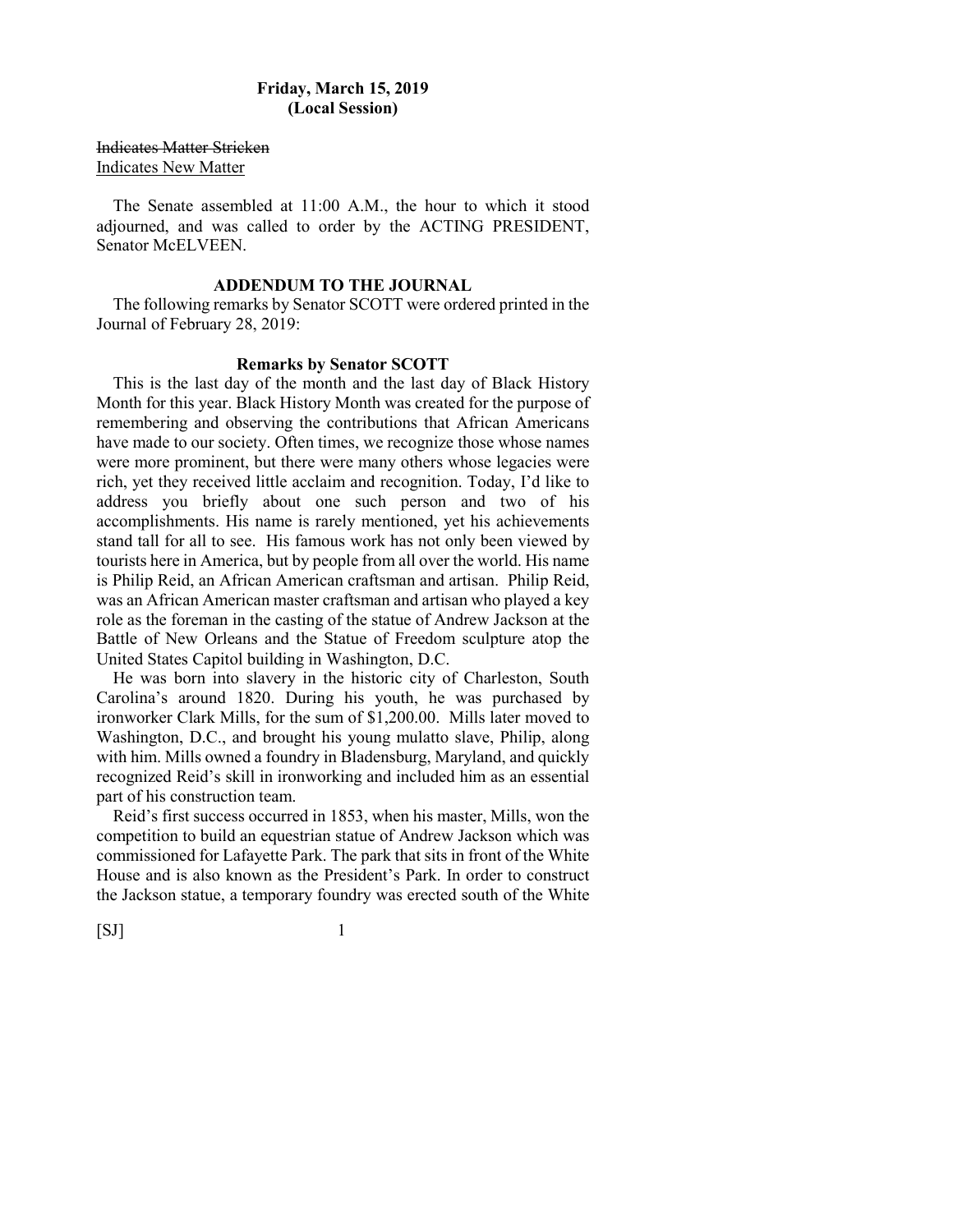House. It was during this period, through trial and error, that Mills, Reid and other workmen produced the first bronze statue ever cast in America. The accomplishment was extraordinary because of the lack of any formal training for any of the workers. Historians are not sure of how much of a part Reid actually played in designing the equestrian statue of Andrew Jackson, but credit has been given to him for being the craftsman and artisan who shared in both, the design and casting of the statue. Today, this statue stands and is viewed annually by thousands who visit Lafayette Square in Washington, DC.

Reid's second and most acclaimed contribution to our nation occurred when he helped save the Statue of Freedom in 1860. The Statue of Freedom is a colossal bronze figure standing 19 1⁄2 feet tall and weighs approximately 15,000 pounds. Her crest peaks at 288 feet above the East Front Plaza of the U.S. Capitol. She is a female, allegorical figure, whose right hand holds the hilt of a sheathed sword, while a laurel wreath of victory and the Shield of the United States are clasped in her left hand. Her chiton is secured by a brooch inscribed "U.S." and is partially covered by a heavy, Native American style fringed blanket thrown over her left shoulder. She faces east toward the main entrance of the building and the rising sun. She wears a military helmet adorned with stars and an eagle's head which is itself crowned by an umbrella like crest of feathers. Although not actually called "Columbia", she shares many of her iconic characteristics. Freedom stands atop a cast-iron globe encircled with one of the national mottos, E pluribus unum. The lower part of the base is decorated with faces and wreaths. Ten bronze points tipped with platinum are attached to her headdress, shoulders, and shield for protection from lightning. Mississippi U.S. Senator and U.S. Secretary of War Jefferson Davis (who would later become President of the Confederacy) was in charge of the Capitol construction and its decorations. According to David Hackett Fischer in his book Liberty and Freedom, Crawford's statue was very close to Jefferson Davis's idea in every way but one -- above the crown Crawford added a liberty cap, the old Roman symbol of an emancipated slave. It seemed a direct affront to a militant slaveholder, and Jefferson Davis exploded with rage. The northern sculptor and the southern slaveholder had already clashed over a liberty cap in the interior decoration of the Capitol. The Statue of Freedom, is the crowning feature of the Dome of our United States Capitol. The initial full-size plaster model of "Freedom" was completed by American sculptor Thomas Crawford in his studio in Rome, Italy, but he died suddenly in 1857 before it left his studio. Shipped by his widow,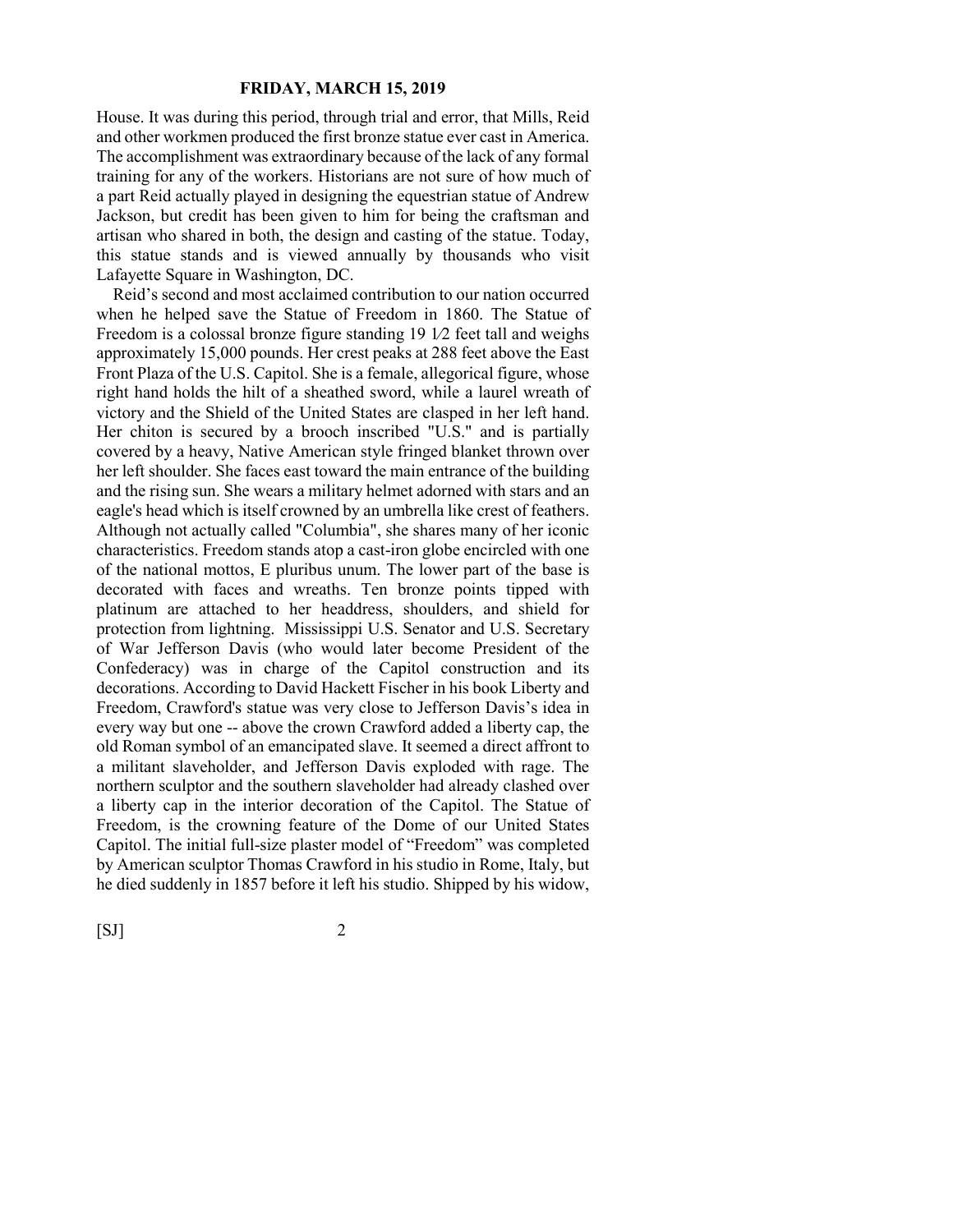packed into six crates, it finally arrived in Washington in late March 1859 and was then assembled and put on display in the Old Hall of the House, now National Statuary Hall. In May 1860, self-taught sculptor Clark Mills was awarded the contract by the Secretary of War to cast "Freedom" at his foundry off Bladensburg Road, just inside the District of Columbia. The casting of the statue began in June of that same year. Reid was still owned by Mills when the government paid him \$400 a month to lease his Bladensburg foundry for the casting of the statue designed by Thomas Crawford. The federal government paid Reid \$1.25 a day for "keeping up fires under the moulds," according to the architect's account. But Mills pocketed six days of Reid's wages, and Reid only kept his pay for one day a week, Sunday -- earning a total of \$41.25 for 33 Sundays. Philip Reid who suffered many indignities in death, as well as in life, never received the proper recognition for his magnificent works while he lived. He was praised on the floor of the US House of Representatives in 1928 for his work. When referencing the Statue of Freedom, it was stated that the works of Clark Mills, succeeded largely due to "the faithful service and genius of an intelligent negro in Washington named Philip Reid, a slave owned by Mr. Clark Mill -- much credit is due him for his faithful and intelligent services rendered in modeling and casting America's superb Statue of Freedom." (Congressional Record (1928), 1200).

On February 6, 1892, Philip Reid gained his freedom. As a free man Reid changed the spelling of his last name from R-e-i-d to R-e-e-d one hundred and thirty-four years after his death, a historical marker was placed at the National Harmony Memorial Park in Hyattsville, Maryland, noting that Reid who built the Statue of Freedom, gained his freedom on February 6, 1892 -- and died a free man -- was buried there.

#### **ADDENDUM TO THE JOURNAL**

\*\*\*

The following remarks by Senator SETZLER were ordered printed in the Journal of March 13, 2019:

# **Remarks by Senator SETZLER**

On behalf of Lexington County and the midlands, I would like to thank the South Carolina Senate for the 5,000 jobs, for the \$150 million investment and a second facility in Lexington County. We are not Volvo or Michelin, but we do enjoy having Amazon in Lexington County.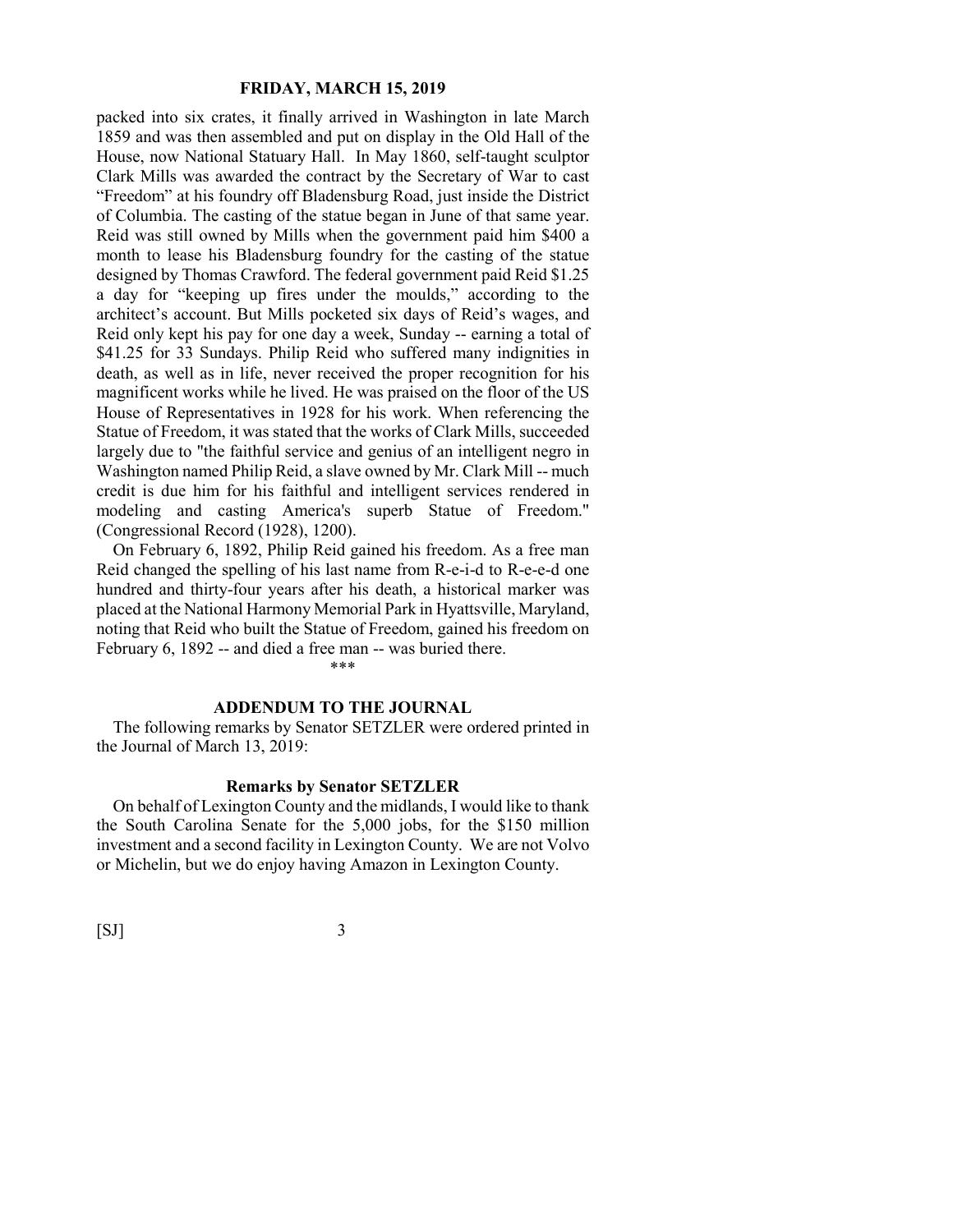#### **ADDENDUM TO THE JOURNAL**

The following remarks by Senator CASH were ordered printed in the Journal of March 13, 2019:

#### **Remarks by Senator CASH**

I filed a Bill today to make it a felony to sell, purchase, donate or accept fetal remains from aborted babies for the purposes of research, experimentation or transplantation. About a month ago, I got tagged on a social media Facebook post, and when I opened the article, I was looking at an article that was headlined, "These 27 Universities Purchased Body Parts From Aborted Babies for Experimentation", and the University of South Carolina unfortunately was on that list. As I dug into it, I came across the source for this information, which is a Congressional Report that was triggered by the Planned Parenthood baby selling parts scandal -- a 400 page report from our federal Congress and this is where the information came from. So at that time, I began to write a Bill because currently, in this State, if an abortion clinic wants to donate fetal remains for research, apparently they can. If the university wants to buy or accept fetal remains from aborted babies for research, apparently they can do that as well. I want to make it clear. I'm not up here to disparage or to attack the University of South Carolina. I've talked to Dr. Pastides, the President of the University, several times. He really was not aware of this and he assures me they are not currently conducting research of this type and that this is an isolated occurrence that happened ten years ago. Nonetheless, there is nothing in the law that would prohibit this from happening. So I've introduced this law. I want to very briefly say why I think it's wrong to use remains from aborted babies for research, experimentation or transplantation. Number one: it's wrong because the killing of unborn babies is wrong. It's wrong to kill unborn babies. So we shouldn't even be having these discussions, because there shouldn't be fetal remains from aborted babies because we shouldn't be allowing that to start with. The second reason it's wrong is because it dehumanizes human life. It dehumanizes human life. I had someone pull the DHEC regulations about what can be done with what is called infectious waste that comes from abortion clinics. The DHEC regulations say products of conception must be incinerated, et cetera or donated -- products of conception. You know, I've never heard anyone refer to their unborn child they're going to have as a product of conception. Product of conception is an Orwellian language that we use to deny humanity to what is obviously human. The third reason I think

 $[SJ]$  4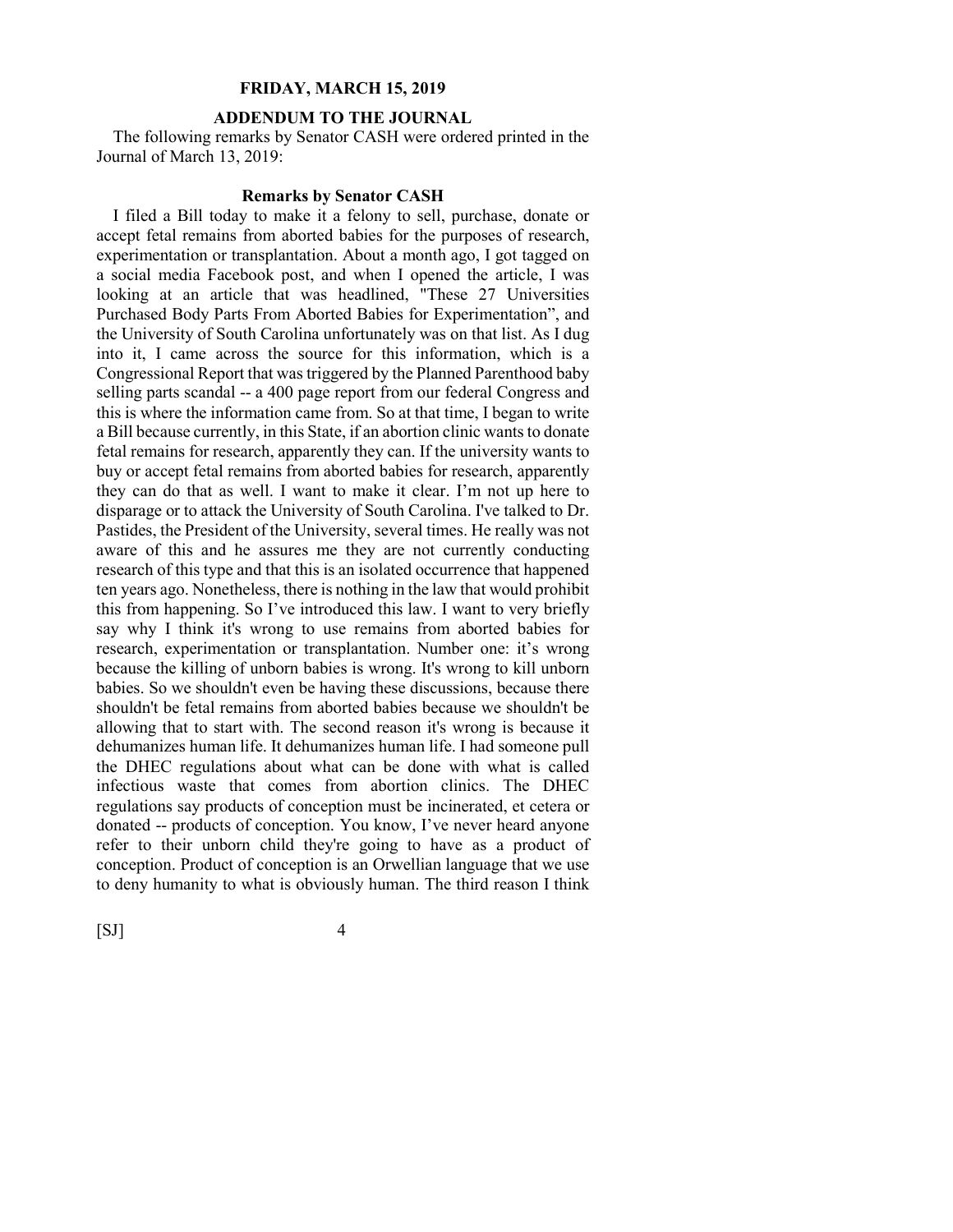this is wrong is because the consent forms that are used when women agree to donate the remains of their aborted babies are used quite frankly in some cases as an inducement. We know this is a tough decision but we want you to know that if you choose to have your unborn baby killed, the remains can be used for medical research and maybe it will help provide a cure for paralysis or for AIDS or whatever the case may be. Now, that's all documented in this 400 page report. Anyone can access it. But that's where the information comes from. And that's why, quite frankly, I've introduced this legislation and asked for your support because I don't think that's the kind of thing we want going on in this State. I don't think those are the kind of values we hold. And if we cannot pass this Bill, in a Republican dominated Senate, it's going to raise questions on what kind of a value we put on the sacredness of human life. Thank you.

# **ADDENDUM TO THE JOURNAL**

The following remarks by Senator BENNETT were ordered printed in the Journal of March 13, 2019:

#### **Remarks by Senator BENNETT**

Thank you, Mr. PRESIDENT. Members, I wanted to come up and share a few thoughts with you on this Bill but also on the overall tax policy of the State of South Carolina. I am intrinsically opposed to taxation, recognizing that we have to have taxation in the public square in order to provide public services. In general, I am opposed to that, but what I am really opposed to is unfair taxation across different classes of citizens in this State.

I've had the pleasure of co-chairing the Conference of Tax Reform Committee that Senator LEATHERMAN put together late last year. We have heard from a number of experts across this country both nationally as well as our local experts about evaluating our tax code. While there are all kinds of disagreements of what taxation should be in place and what those levels are and who should be responsible for that with respect to South Carolina, what is not in dispute is that our system is broken, severely broken, and it is unfair.

Let me give you just a couple of examples on the three primary ways that we raise public revenue in the State of South Carolina -- sales and use tax, income tax and property tax. Our sales tax -- we currently exclude as much as we collect in the State of South Carolina. Of the transactions that are subject to taxation in the first place -- before we

 $[SJ]$  5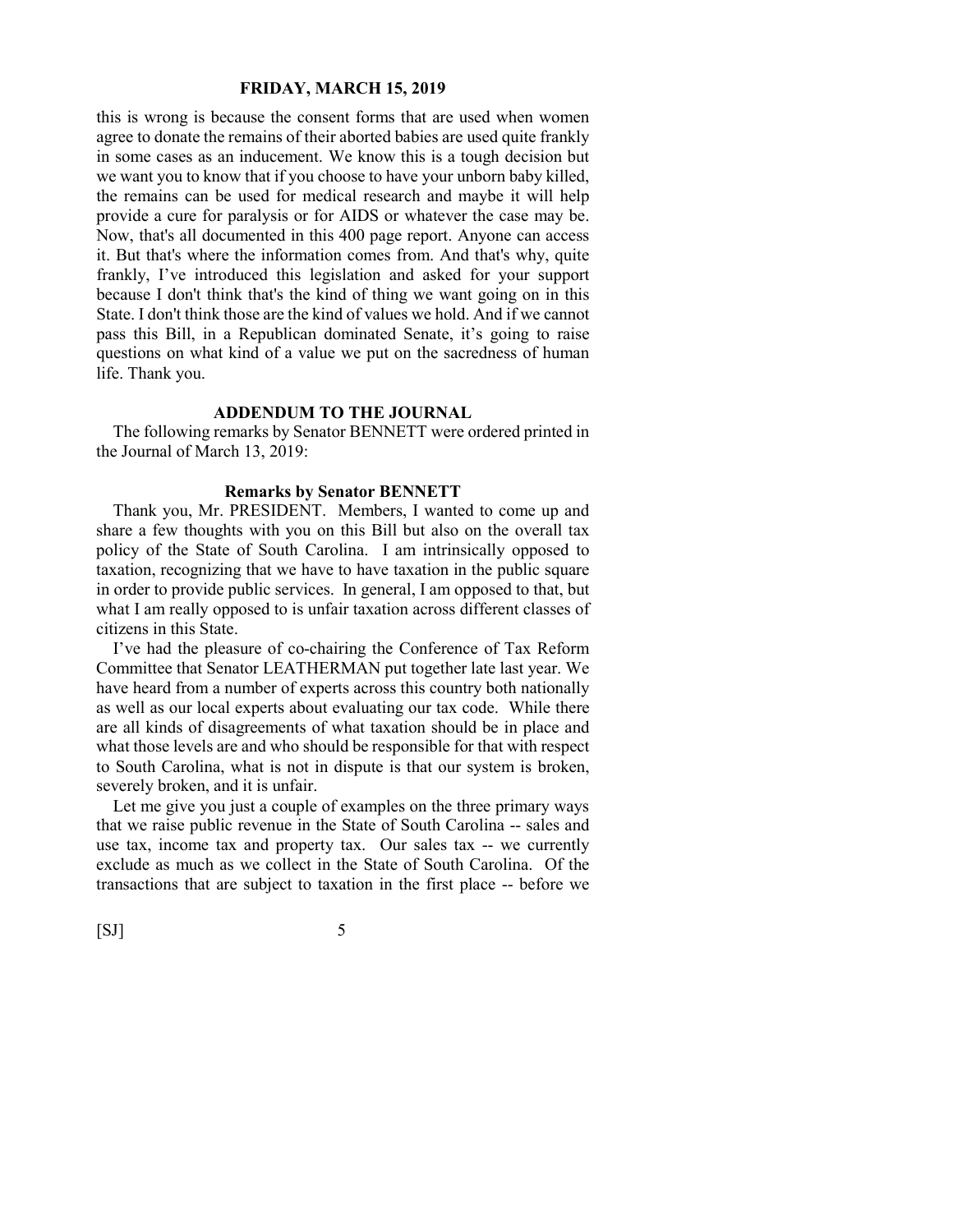even get to what is excluded -- we have gone from about 55% of those transactions to about 35% of those transactions in the past 20 years. Our income taxes are the highest in the southeast  $-$  the  $12<sup>th</sup>$  highest in the nation from a statutory rate of 7%. What's more important is that about 41% of the income taxpayers in South Carolina pay the highest marginal tax rate. What is more disturbing is 42% of those income tax filers in South Carolina pay zero -- Zero! From a property tax standpoint, we can take a piece of property, depending on who you are and what you use that property for -- you could pay three different rates. I'll use my home county of Dorchester as an example. If I have a \$250,000 property and I'm living in it, I'm paying about \$1,500 a year in property tax. If I happen to be living in that same piece of property and am 65, I'm paying \$700 in property taxes. If I happen to be using that property in the town of Summerville much like many communities across the country -- there are lots of old residential houses in downtown Summerville. If I've converted it and am running my business out of it, I'm paying about \$6,000 in property tax for that same piece of property. Now what I've just described for you is a broken system that is unfair and it's narrowing and narrowing and narrowing our tax base every day. What you may have also recognized is that since we have come into session this year, I have voted against just about every single tax credit that has come in front of us. I will tell you that is new for me. Typically, I'm in support of those tax credits because I know if you are asking for those tax credits there is some sort of punitive scenario where you need that either as an individual or a business owner to make you competitive or probably more accurately, not having you bear a greater burden than other members of society. I will continue to do that until we are able to complete our work on the Conference Tax Reform Committee and hopefully come to you and get you an agreement of major and substantial changes to the tax code.

The bottom line is we have to broaden our taxes. The more narrow we make our tax base the more individuals, certain individuals and certain industries, are relied upon, and ultimately that will break our system.

I have been saying for a long time now, if you want proper education funding, you have to start with tax reform. If you want proper public safety funding, you have to start with tax reform. If you want proper roads funding or other core function of government, you have to start with tax reform. That is why I'm supporting this Bill today because by not doing so, whether Senator MARTIN was right and everybody was